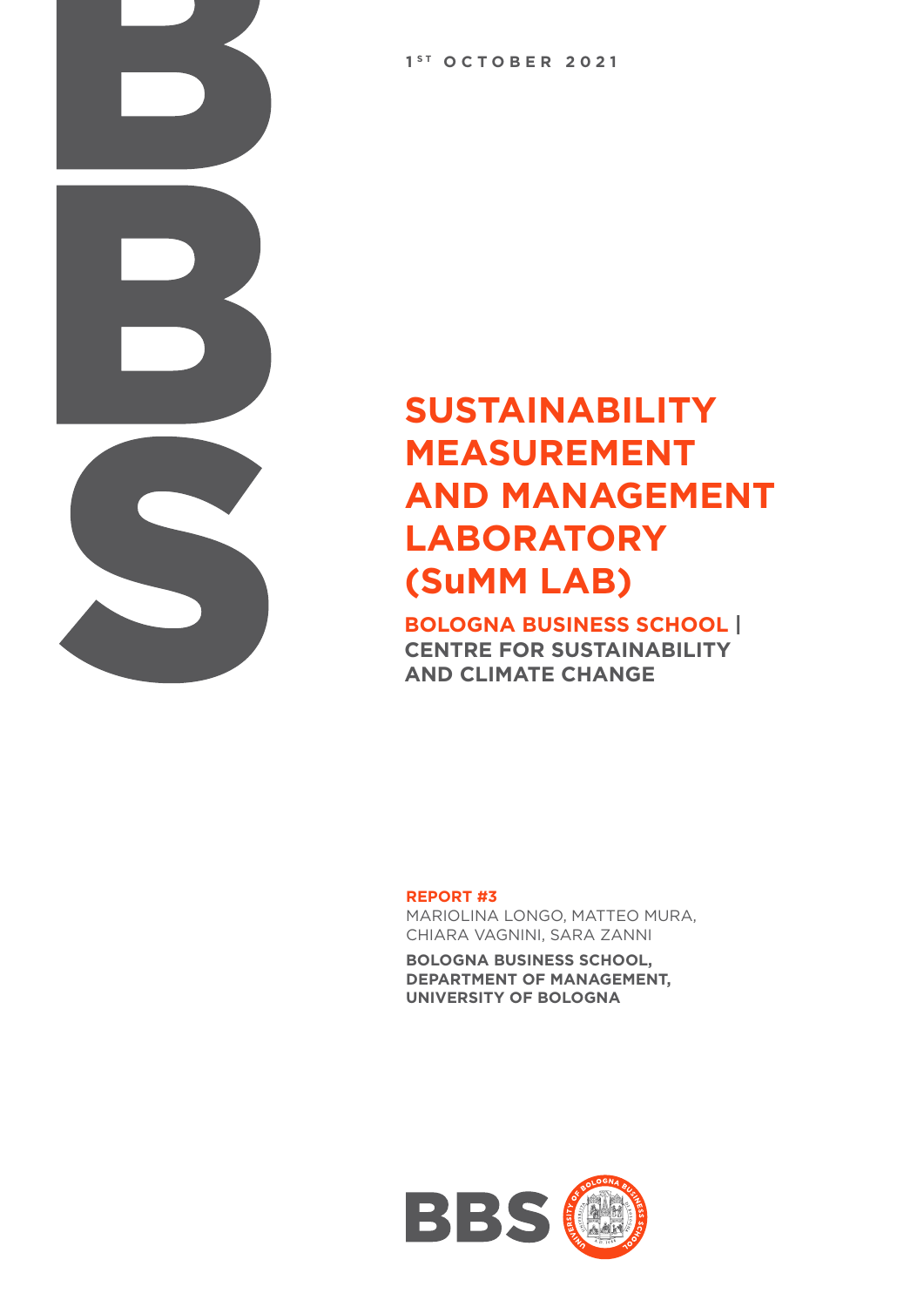# REPORT 3: LIFE CYCLE THINKING FOR PRODUCT INNOVATION

Life cycle thinking for product innovation in a nutshell

The most adopted product innovation practices in the Italian industrial context:

- Eco-design
- Life Cycle Assessment
- Dematerialisation
- Report on production techniques
- Energy efficiency in buildings



- The most committed industrial sectors to develop Life Cycle Assessment:
- Paper and cardboard
- Rubber
- Maintenance of metal products
- Leather products
- Machines for energy generation and distribution

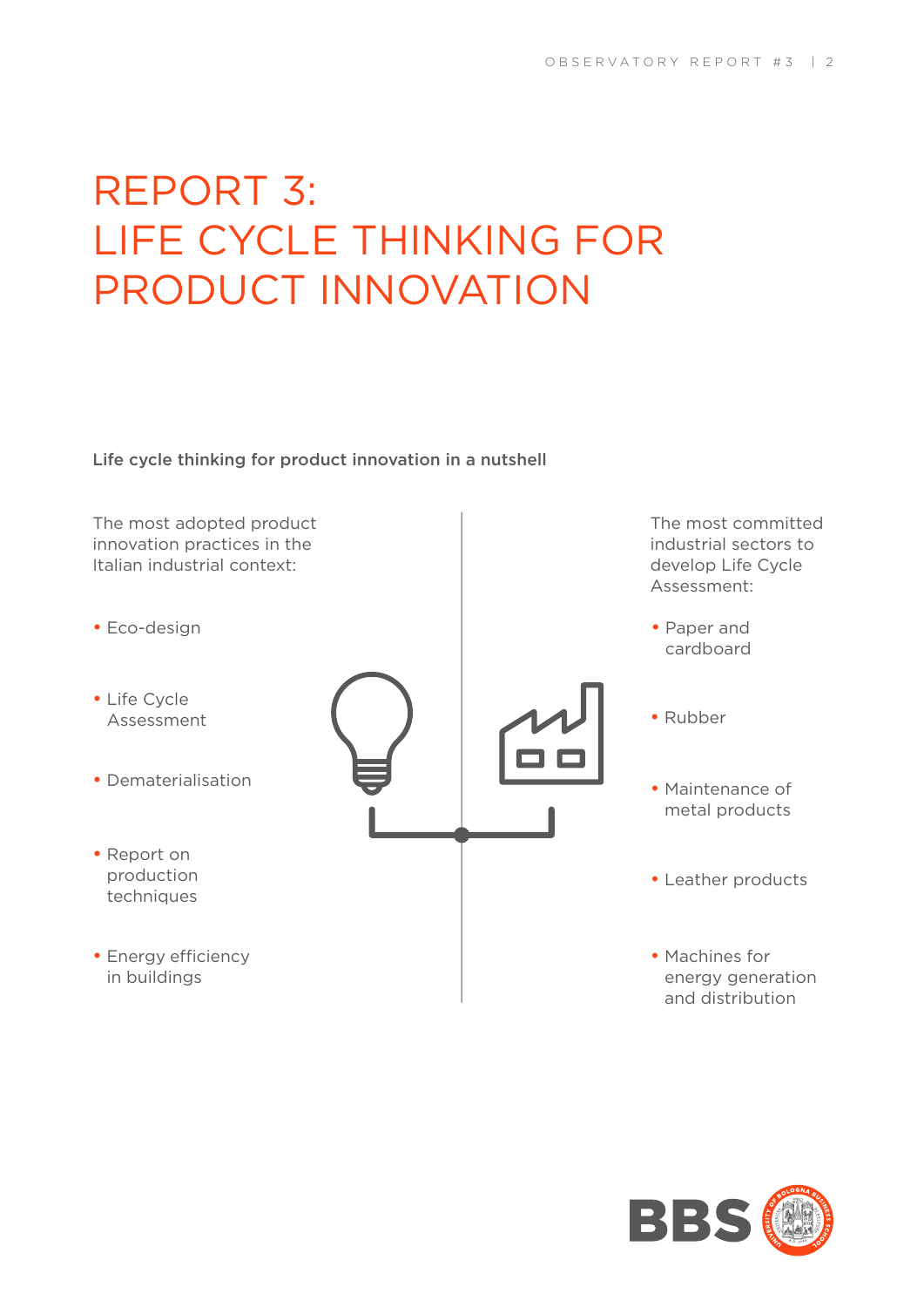### INTRODUCTION

The new production paradigm proposed by Circular Economy, where the resources are circulated, implies the maximization of the value of materials along the value chain, extending the life cycle of materials and rethinking their functions based on multiple cycles. This requires a radical modification in the approach to product innovation, integrating considerations regarding environmental impacts of products, processes and services at the early design stage, at the same level of importance as other factors typically guiding the product development. Moreover, it is crucial to account for impacts generated along the whole life cycle of the product, in order to promote circular principles, like reusability or recyclability of parts and materials, through a systemic approach, i.e. moving the focus from the single product/process/service to the system interdependent to it. The Life Cycle Thinking<sup>1</sup> allows sustainability to enter the process of product innovation and offers ground for improving its overall performance. For this reason, practices related to it represent a great opportunity for businesses.

The Sustainability Measurement and Management Laboratory (SuMM Lab), has identified a set of product innovation practices oriented to the delivery of sustainable products/ processes/services adopted by small, medium, and large organisations. The current Italian context is analysed in the light of data collected.

1 https://www.lifecycleinitiative.org/starting-life-cycle-thinking/what-is-life-cycle-thinking/

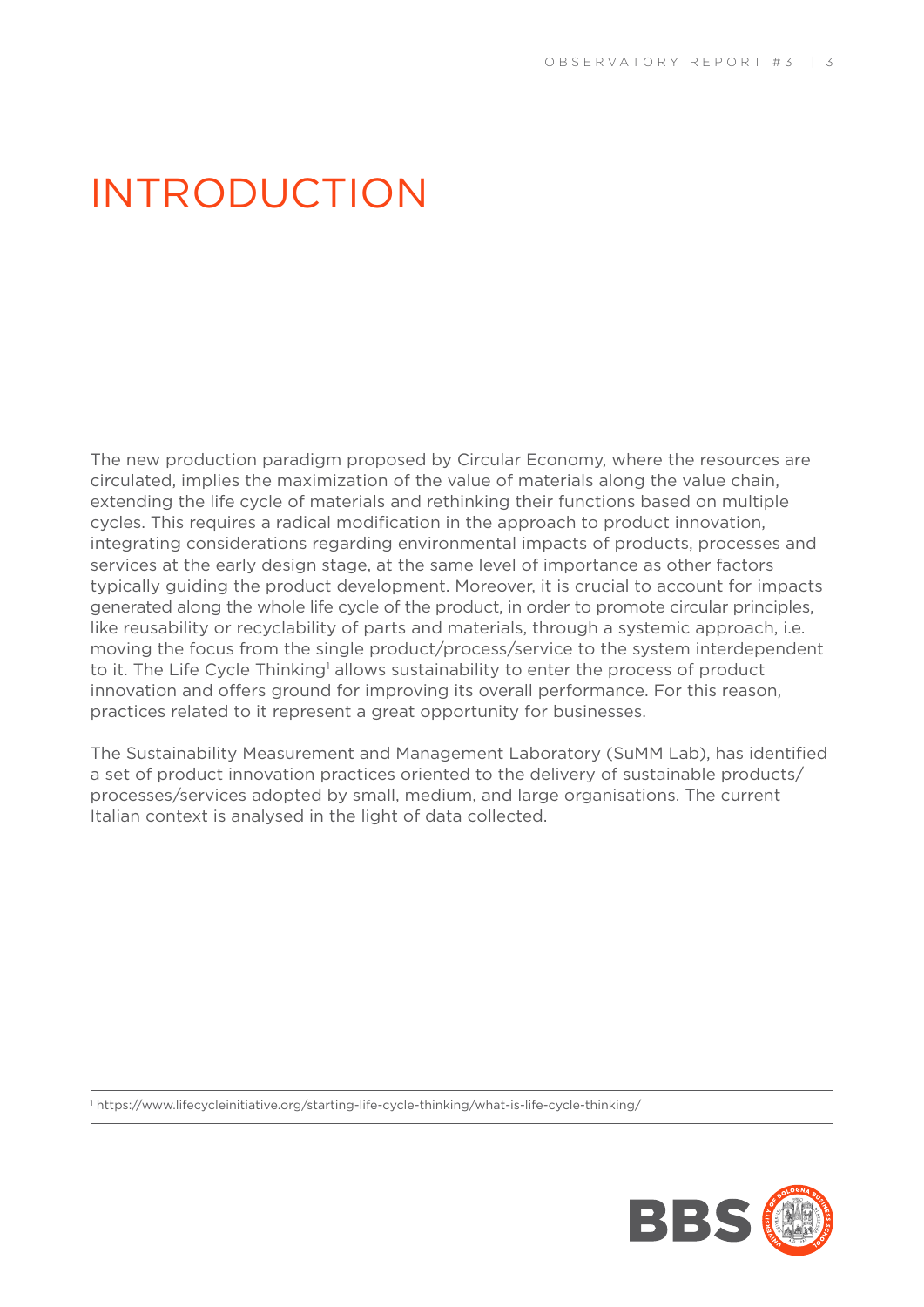### KEY FINDINGS

Among the 69 KPIs composing the observatory, the following five meaningful metrics represent the development and adoption of product innovation practices in the Italian industrial context:

- 1. Eco-design processes implemented;
- 2. Life Cycle Assessment applied to one or more products or process;
- 3. Dematerialisation strategies applied into product innovation process;
- 4. Report on production techniques aimed at reducing the environmental impacts of product or process;
- 5. Development of goods and services addressing the issue of energy efficiency in buildings.



### PRODUCT INNOVATION PRACTICES

Figure 1. Percentages of companies currently adopting practices related to product innovation in Italy recorded during the two round of data collection (2018 and 2020).

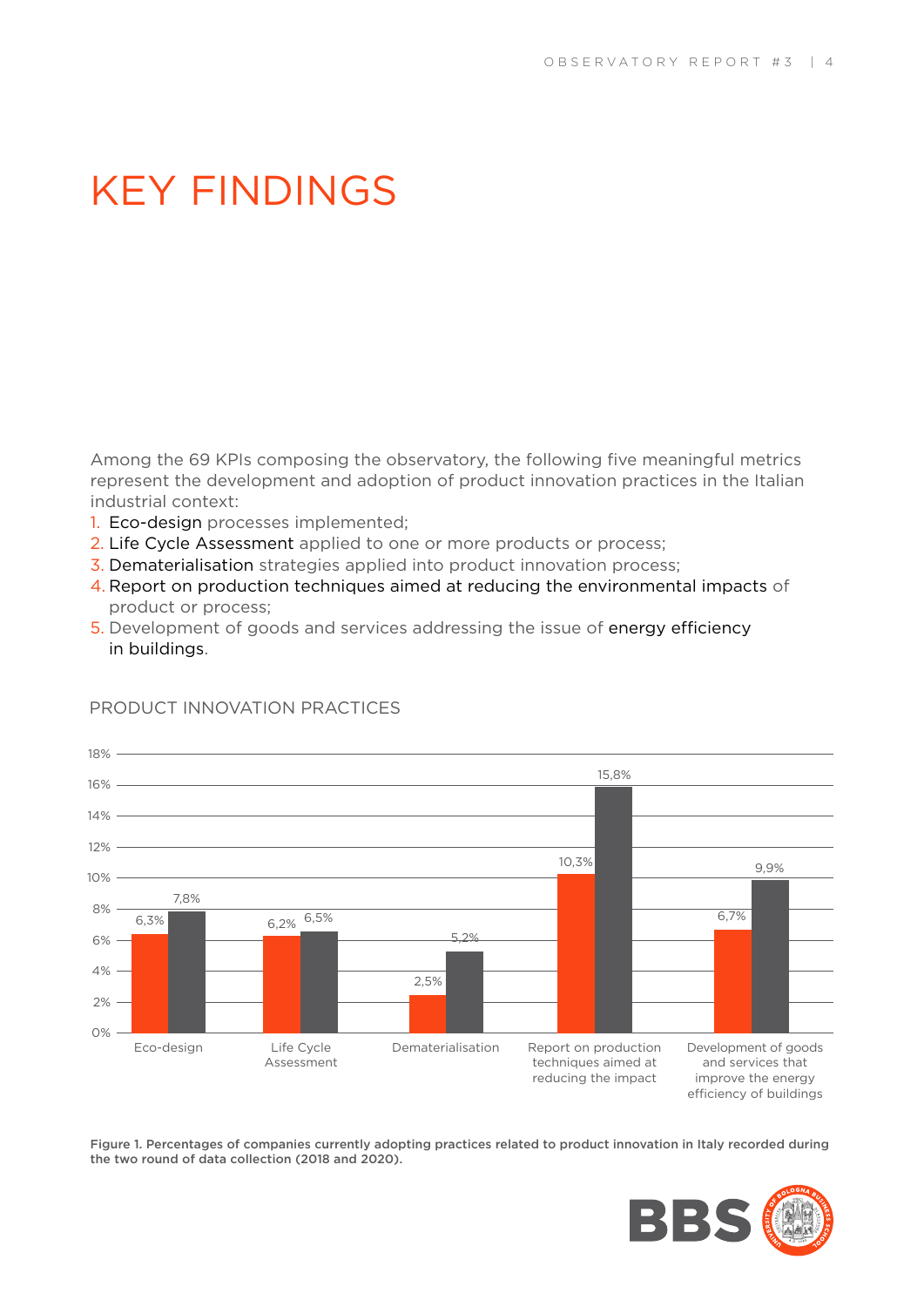Findings suggest that this group of practices are developed by no more than 15% of the companies within the sample. In particular, the more diffuse practices are related, on the one hand, to the products offered on the market, intrinsically innovative as they are aimed at improving the energy efficiency in the building and construction sector; on the other hand, companies tackling this group of practices appear to be more open to disclose their efforts towards the reduction of environmental impacts through reports. More advanced and complex techniques, such as the application of eco-design techniques in the development of product and processes or rigorous assessment of impacts generated through the LCA, are applied by less than 10% of the companies. Finally, dematerialisation still appears a frontier practice that only a few pioneers are facing.

Considering results from the two rounds of data collection performed in 2018 and 2020, respectively, they show how the reporting activity experienced the most remarkable increase in the last three years, followed by the development of products for the energy efficiency and the dematerialisation, while the practices related to the Life Cycle Thinking, i.e. Eco-design and LCA, remain almost unaltered.

In terms of geographical distribution, we can observe that the adoption of practices oriented to sustainable product innovation considerably varies across Italian regions and presents a quite unexpected distribution. Considering the overall population of companies mapped per each region, smaller reality, such as Molise and Valle d'Aosta, resulted far more committed to this practice, compared to bigger regions. In addition, companies from Central- Southern Italy (i.e. Marche, Abruzzo and Campania) develops more LCA study, compared to companies from the North (Figure 2).

LCA



Figure 2. Geographical distribution of LCA among Italian regions.

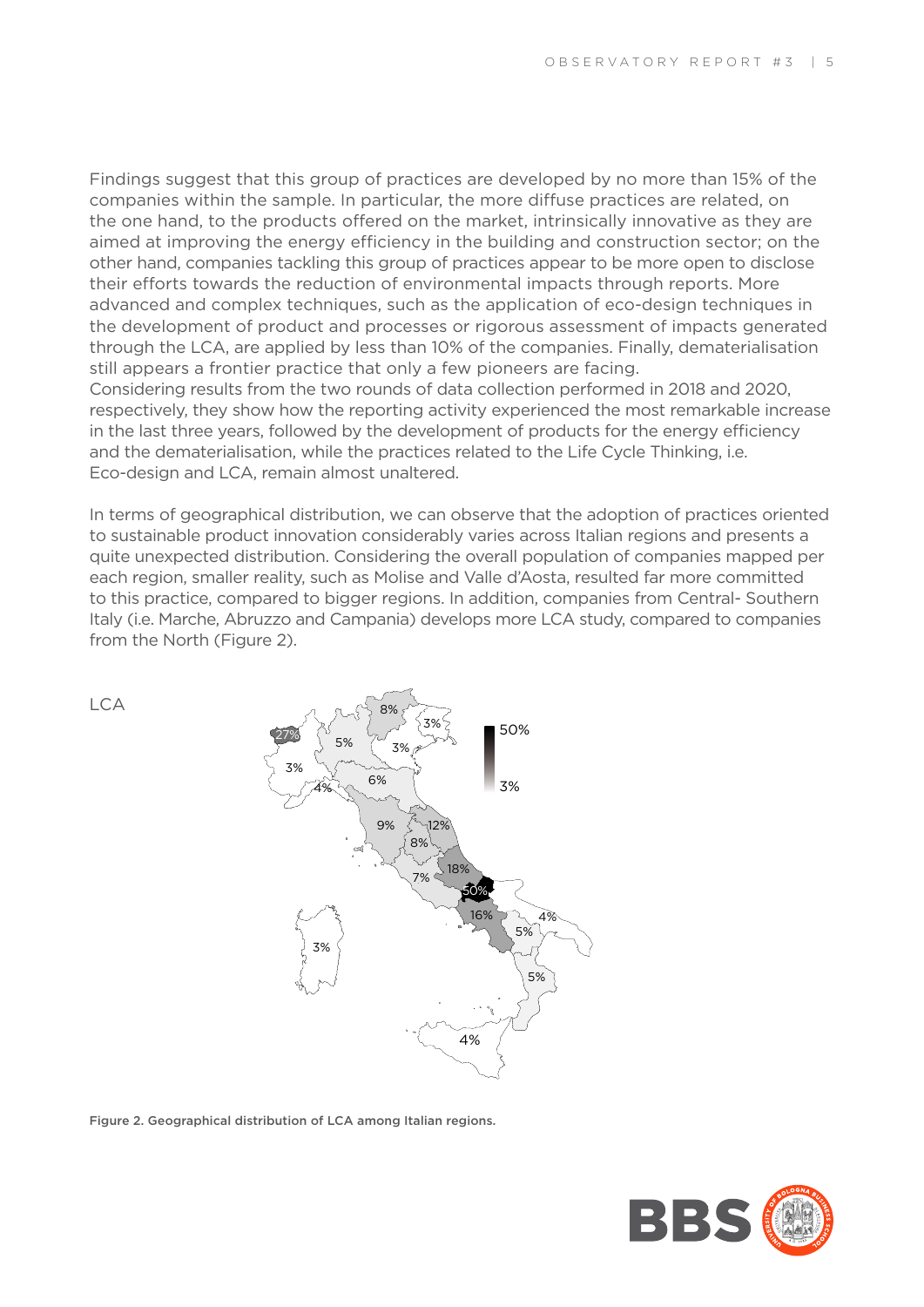Finally, we considered the industry groups, which have been proved to behave differently in terms of tendency to disclosure of environmental and social information<sup>2</sup>. Especially when the sustainability-related practices imply high added value activities, like in the case of LCA, their implementation is strongly related to the level of returns they have in terms of market response. LCA is a standardised procedure for the identification and quantification of the impacts generated by a product, process or service along its entire life cycle, i.e. from cradle to grave, or, in a circular perspective, from cradle to cradle. It must be performed based on international guidelines (ISO 14040 and followings) and it can provide valuable insights for the optimisation and improvement of products and process towards impacts.

Specifically, SuMM Lab results show that the most committed industrial sectors to develop LCA are the following (see Figure 3 for more detailed insights):

- 1. Paper and cardboard
- 2. Rubber
- 3. Maintenance of metal products
- 4. Leather products
- 5. Machines for energy generation and distribution

As highlighted within the conversation about the general approach towards disclosure, companies that are more committed to apply and communicate LCA belongs to industrial sectors which are either highly pollutant (such as paper – 33%, rubber - 23%, base chemical – 12%, metals – 19% and leather production – 14%) or exposed to the final consumer (such as beverage – 13% and agrifood – 10% industry).



### TOP 10 INDUSTRIAL SECTORS

Figure 3. TOP10 sectors in LCA and the percentage of companies within each sector. Industrial sectors are reported based on ATECO classification.

2 Mura, M., Longo, M., Domingues, A. R., Zanni, S. (2019). "An exploration of content and drivers of online sustainability disclosure: A study of Italian organisations", Sustainability, Vol. 11, No.12.

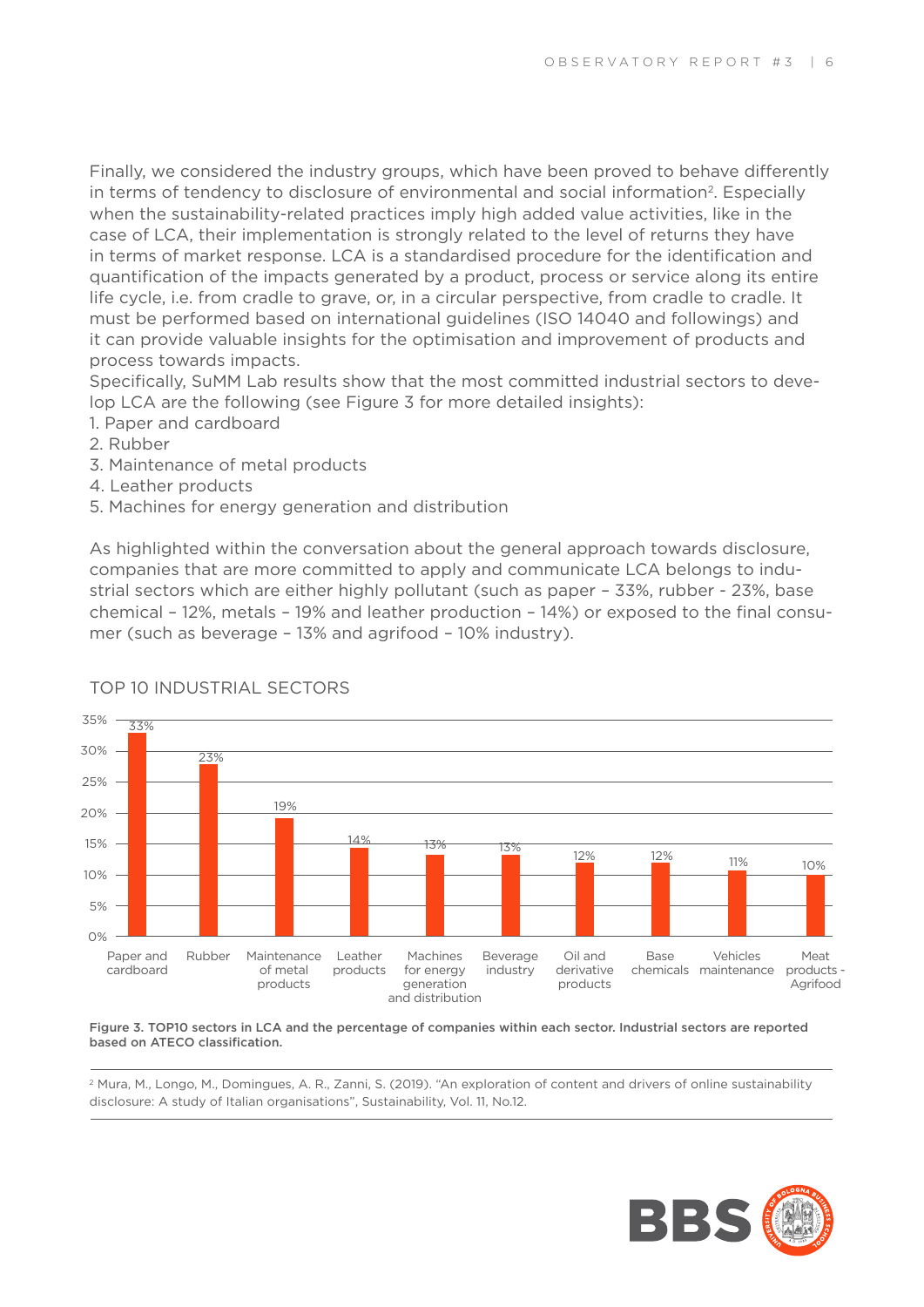LCA can be applied both as a managerial tool, on which the company can base the performance assessment of an eco-design process, but also as a communication and marketing tool. When developed in terms of Environmental Product Declaration (EPD)<sup>3</sup>, LCA provides comparable information, as the process of modelling and reporting is extremely strict, and third party certified. It a completely voluntary process, and its added value is widely recognised and rewarded with privileged access to specific markets, such as the one unlocked by Green Public Procurement, particularly interesting, considering that purchases by the Public Administration represent about 17% of the Gross Domestic Product (GDP) in Italy and Canada, 18% in Europe, 14% in the USA4.

As for the paper industry, the Paper Profile<sup>5</sup> remains the preferred platform for sharing information about environmental performance of products at the international level, while other industrial sectors are now converging toward EPD, both at the international (The International EPD System<sup>6</sup>) and national (EPD Italy<sup>7</sup>) level.

The numbers of certifications have doubled in just two years, based on data provided by Eco Platform (association of main European Program Operators, including EPD Italy). In 2018, in fact, EPDs in the building and construction sectors were less than 5,000 and jumped to more than 10,000 in the early 2021<sup>8</sup>.



EPD ITALY

Figure 4. EPD published on EPD Italy platform in the last years (2016-2020). Source EPD Italy<sup>7</sup>

7 https://www.environdec.com/home



<sup>3</sup> UNI EN ISO 14025: 2010 standard: Environmental labels and declarations-Type III environmental declarations.

<sup>4</sup> UNI EN ISO 14025: 2010 standard: Environmental labels and declarations-Type III environmental declarations

<sup>5</sup> https://www.isprambiente.gov.it/it/attivita/sviluppo-sostenibile/strumenti-per-lo-sviluppo-sostenibile/green-public-procurement-gpp

<sup>6</sup> https://paperprofile.com/

<sup>8</sup> https://www.epditaly.it/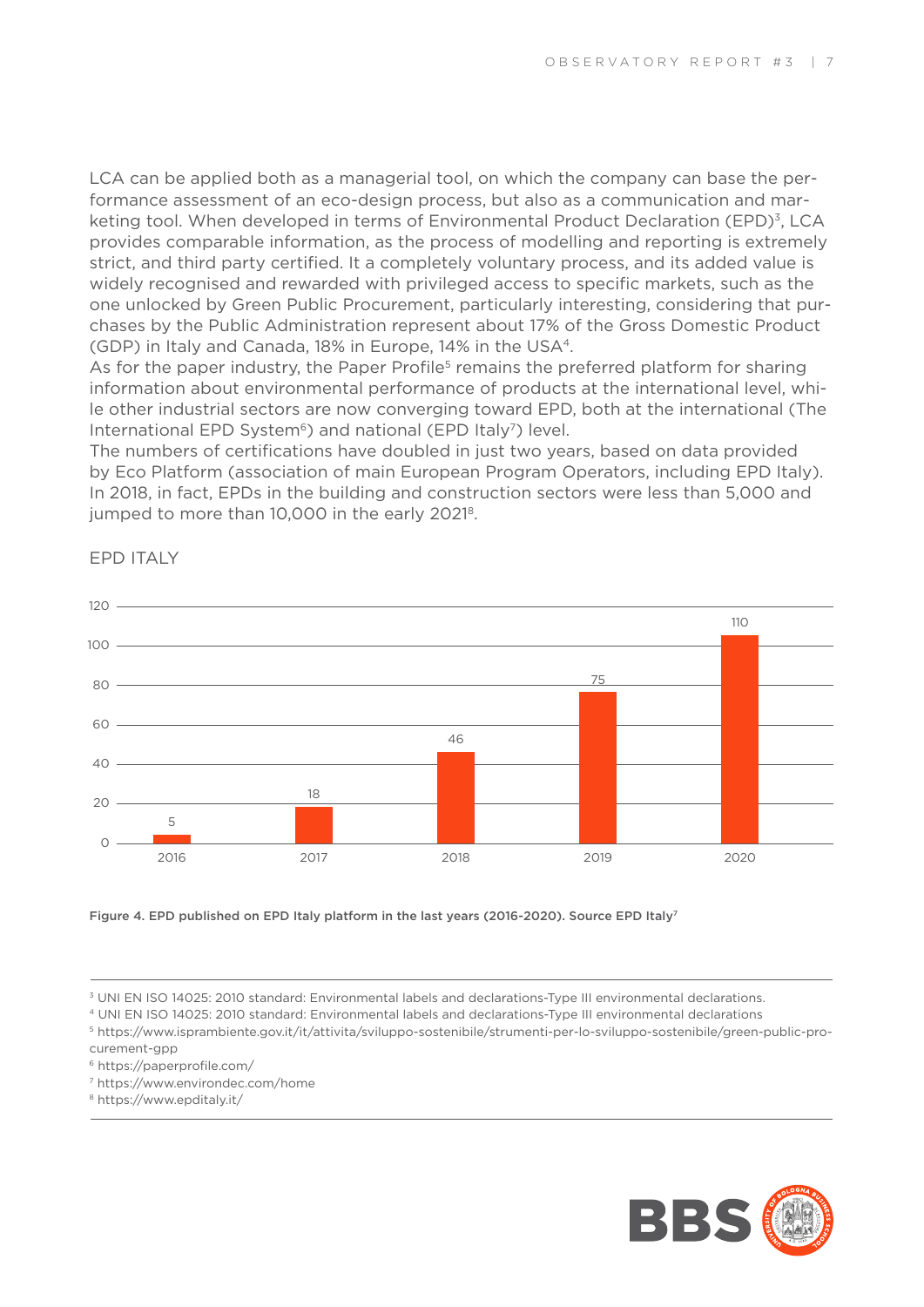Focusing on the national level, EPD Italy, the national program operator, currently reports 156 products registered<sup>9</sup>, for the major part proposed by Italian companies. Companies committed to the application of LCA appears interested in valorising the effort by certifying more than one product of their portfolio, as the average EPD published by each company is 2 and the top player published as much as 18 EPDs.

The TOP 10 companies for number of EPDs published are located mainly in Lombardia (n. 5), Emilia-Romagna (n. 2) and Friuli-Venezia Giulia (n. 2). As average, the TOP 10 companies account for n. 559 employees and  $280.000^{10}$  turnover, without any significant modification in the last three years. The impact of rewarding regulation related to GPP (in Italy – Criteri Amientali Minimi ) in triggering the companies' commitment toward this particular practice and certification is evident, as the TOP 10 companies belong to industry sectors related to building and constructions, such as ceramics, cement, metal products and building materials in general, with a focus on materials improving the energy efficiency of buildings (like insulating materials and modules).

9 https://www.epditaly.it/2021/03/25/in-3-anni-quasi-triplicate-le-certificazioni-di-prodotto-sostenibile-epd/ 1'0 https://www.mite.gov.it/pagina/i-criteri-ambientali-minimi

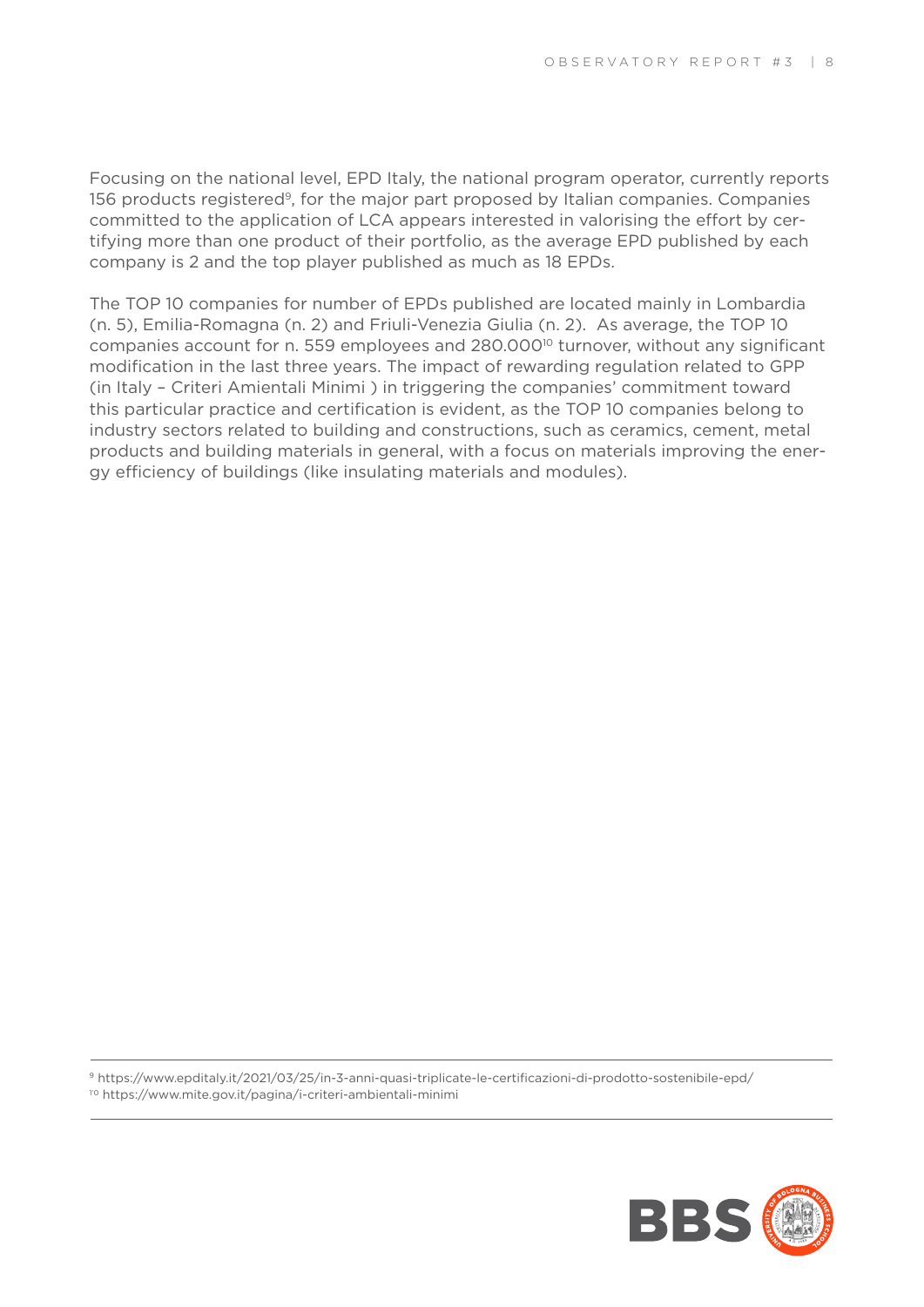## WHAT TO DO NEXT?

Considering that overall results provided by SuMMLab, sustainability-related practices implemented by Italian companies are still a few, as less than 15% of companies mapped appears to develop sustainability processes at all<sup>11</sup>, and practices related to product innovation appears even less common than the average. In the last three years, an increased interest has been registered, with special regard to reporting and certifications, testifying a response towards the regulations in this sense (e.g.  $GPP^{12}$  and Circular Economy Package<sup>13</sup>). Looking at data proposed by SuMMLab in a longitudinal perspective, in fact, we are able to capture the stimulating effects of the progressive adoption of CAM in Italy, generating a demand-driven committment towards the impact assessment of products, processes and services to improve their environmental performance.

Therefore, we report some suggestions to extend sustainable practices to a wider set of organizations:

### At company level:

- Training on management tools, such as Life Cycle Assessment (LCA), to boost the sustainability of new products release, proactively operate on weak points and exploiting the tool in terms of reporting and valorisation on the market.
- Developing integrated design strategies, including multidisciplinary competences.
- Broadening the scope of the design activity, approaching the entire product system and the impacts generated.

#### At industrial ecosystem level:

- Creating networks to valorise the systemic approach toward product innovation and seize the opportunities generated by it in the perspective of circular economy.
- Sharing success stories and competences, to support the spreading of sustainabilitybased approaches to product innovation.

#### At policy level:

- Supporting with adequate incentive systems: Tax credit for financing the development of internal competences in the new tools is just one of the possible examples of incentive system which could support particularly SMEs in the implementation of such practices.

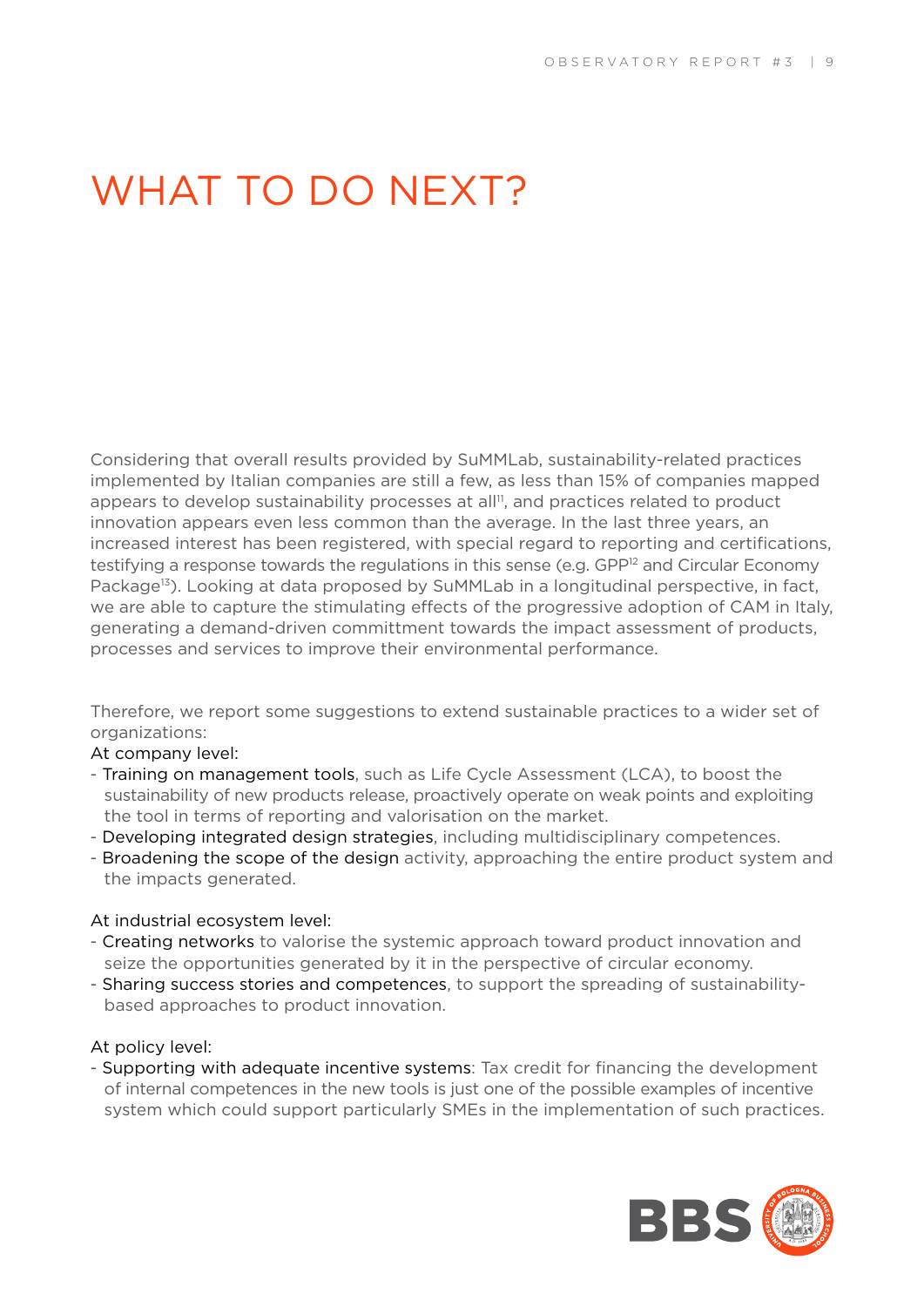- Promoting the market opportunities: following the pathway traced with GPP, create marketplaces and privileged access dedicated to products and services developed through the application of certified sustainability-oriented processes.

Following the results obtained on the environmental front, additional efforts must be put in the integration of tools accounting also for the social impacts of products and processes, such as Social Life Cycle Assessment<sup>14</sup> (SLCA) in order to really tackle the triple bottom line of sustainability.

<sup>14</sup> https://www.lifecycleinitiative.org/starting-life-cycle-thinking/life-cycle-approaches/social-lca/



<sup>11</sup> Mura, M., Longo, M., Domingues, A. R., Zanni, S. (2019). "An exploration of content and drivers of online sustainability disclosure: A study of Italian organisations", Sustainability, Vol. 11, No.12.

<sup>12</sup> COM(2008)397 and followings

<sup>&</sup>lt;sup>13</sup> COM (2014) 398 and followings